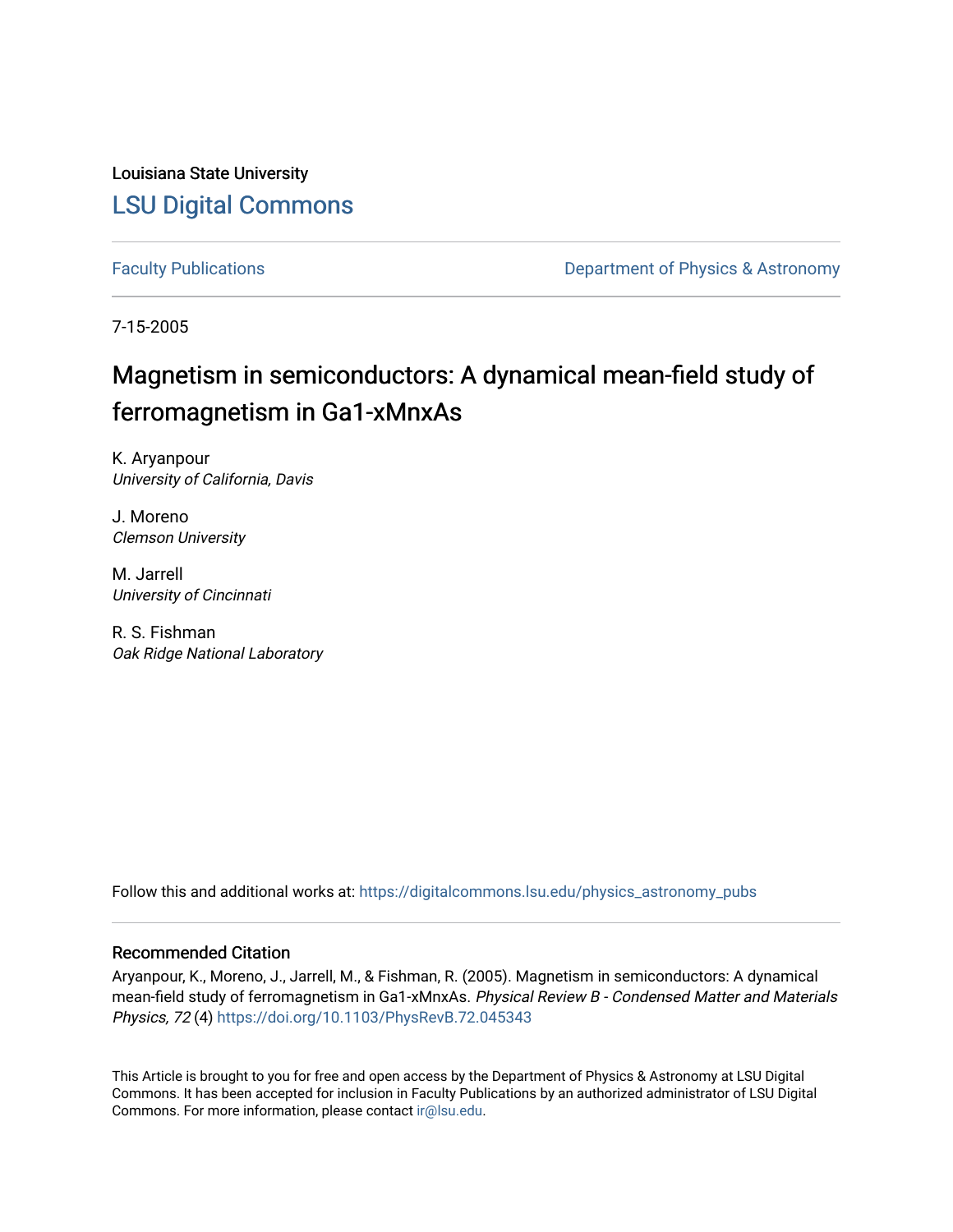## Magnetism in semiconductors: A dynamical mean field study of ferromagnetism in  $Ga_{1-x}Mn_xAs$

K. Aryanpour<sup>1,3</sup>, J. Moreno<sup>2,3</sup>, M. Jarrell<sup>3</sup> and R. S. Fishman<sup>4</sup>

 $1$ Department of Physics, University of California, Davis, California 95616

 $2$ Department of Physics and Astronomy, Clemson University, Clemson, South Carolina 29634

<sup>3</sup>Department of Physics, University of Cincinnati, Cincinnati, Ohio 45221 and

<sup>4</sup>Condensed Matter Sciences Division, Oak Ridge National Laboratory, Oak Ridge, Tennessee 37831

(Dated: November 21, 2018)

We employ the dynamical mean field approximation to perform a systematic study of magnetism in  $Ga_{1-x}Mn_xAs$ . Our model incorporates the effects of the strong spin-orbit coupling on the  $J = 3/2$ GaAs valence bands and of the exchange interaction between the randomly distributed magnetic ions and the itinerant holes. The ferromagnetic phase transition temperature  $T_c$  is obtained for different values of the impurity-hole coupling  $J_c$  and of the hole concentration  $n_h$  at the Mn doping of  $x = 0.05$ . We also investigate the temperature dependence of the local magnetization and spin polarization of the holes. By comparing our results with those for a single band Hamiltonian in which the spin-orbit coupling is switched off, we conclude that the spin-orbit coupling in  $Ga_{1-x}Mn_xAs$ gives rise to frustration in the ferromagnetic order, strengthening recent findings by Zarand and Jankó (Phys. Rev. Lett. **89**, 047201 (2002)).

The discovery of ferromagnetism in GaAs doped with Mn has renewed interest in the properties of diluted magnetic semiconductors.[\[1](#page-4-0)] Since these materials are good sources of polarized holes, they may form the basis of a new field called spintronics.[\[2\]](#page-4-1) Spintronic devices employ both the spin and the charge of the carrier to convey information.

In  $Ga_{1-x}Mn_xAs$ , the Mn ions are in the Mn<sup>2+</sup> state with a half-filled d shell of total spin  $S = 5/2$ .[\[3,](#page-4-2) [4\]](#page-4-3) Since  $Mn^{2+}$  ions primarily replace  $Ga^{3+}$ , they act as effective acceptors by supplying holes as well as localized spins. The valence band of pure GaAs is  $p$ -like so the strong spin-orbit interaction couples the  $l = 1$  angular momentum of the p orbitals to the electron spin  $(s = 1/2)$ , resulting in a total spin  $J = l + s = 3/2$  for the valence holes. [\[5](#page-4-4)] As discussed by Zaránd and Jankó,  $[6]$  $[6]$  the strong spin-orbit coupling also induces an anisotropic carriermediated interaction between the Mn ions and, as a consequence, frustration in their ferromagnetic order. While the results of Ref. [6](#page-4-5) were limited to the metallic regime and to small values of the Mn-hole coupling, a different approach suggests the presence of an impurity band in the dilute limit.[\[7](#page-4-6)]

In this Letter, we employ the Dynamical Mean Field Approximation (DMFA)[\[8,](#page-4-7) [9,](#page-4-8) [10,](#page-4-9) [11](#page-4-10)] to perform a systematic analysis of ferromagnetism in  $Ga_{1-x}Mn_xAs$ , including the effects of strong spin-orbit coupling on the  $J = 3/2$  GaAs valence band. The DMFA includes the spin-split impurity band through quantum self-energy corrections which are not included in other mean-field theories. Because this method is non-perturbative, it allows us to study both the metallic and impurity-band regimes as well as both small and large couplings. We show how the spin-orbit interaction affects the ferromagnetic critical temperature  $T_c$ , the hole polarization, and the Mn magnetization. By comparing our results with those for a single band Hamiltonian without spinorbit coupling, we conclude that strong spin-orbit cou-

pling in  $Ga_{1-x}Mn_xAs$  produces frustration for all coupling strengths. For carrier concentrations smaller than the doping, both  $T_c$  and the polarization of the carriers are reduced for all values of the coupling. For larger carrier densities and large couplings, we unexpectedly find that frustration induces a small but finite  $T_c$ , in sharp contrast with the vanishing  $T_c$  found when the spin-orbit is neglected.

Our starting point is the simplified Hamiltonian proposed in Ref. [6:](#page-4-5)

$$
H = H_0 - J_c \sum_{R_i} \mathbf{S}_i \cdot \hat{\mathbf{J}}(R_i).
$$
 (1)

The first term includes the electronic dispersion and the spin-orbit coupling of the  $J = 3/2$  valence holes within the spherical approximation.[\[12\]](#page-4-11) The second term is the dominant part of the interaction between the Mn spins and the valence holes, [\[13\]](#page-4-12) with  $J_c$  the exchange coupling and  $\mathbf{J}(R_i)$  the total  $J = 3/2$  spin density of the holes at the site i of a Mn ion with spin  $S_i$ . The relatively large magnitude of the Mn local moment justifies a classical treatment of its spin.

Within the spherical approximation, the Hamiltonian of pure GaAs is rotationally invariant. Hence,  $H_0$  is diagonal in a chiral basis,

$$
H_0 = \sum_{\mathbf{k},\gamma} \frac{k^2}{2m_\gamma} \tilde{c}^\dagger_{\mathbf{k}\gamma} \tilde{c}_{\mathbf{k}\gamma} \,, \tag{2}
$$

where  $\tilde{c}_{\mathbf{k},\gamma}^{\dagger}$  creates a chiral hole with momentum **k** parallel to its spin and  $\hat{\mathbf{J}} \cdot \hat{\mathbf{k}} = \pm 3/2$  or  $\pm 1/2$ . The two effective masses  $m_{\gamma} = m_h \approx 0.5m$  and  $m_{\gamma} = m_l \approx 0.07m$  correspond to the heavy and light bands with  $\gamma = \pm 3/2$  and  $\pm 1/2$  respectively (*m* is the electron mass).

Unfortunately, the exchange interaction term obtains a rather complicated momentum-dependent form in the chiral basis[\[6](#page-4-5)] that is responsible for the frustrated order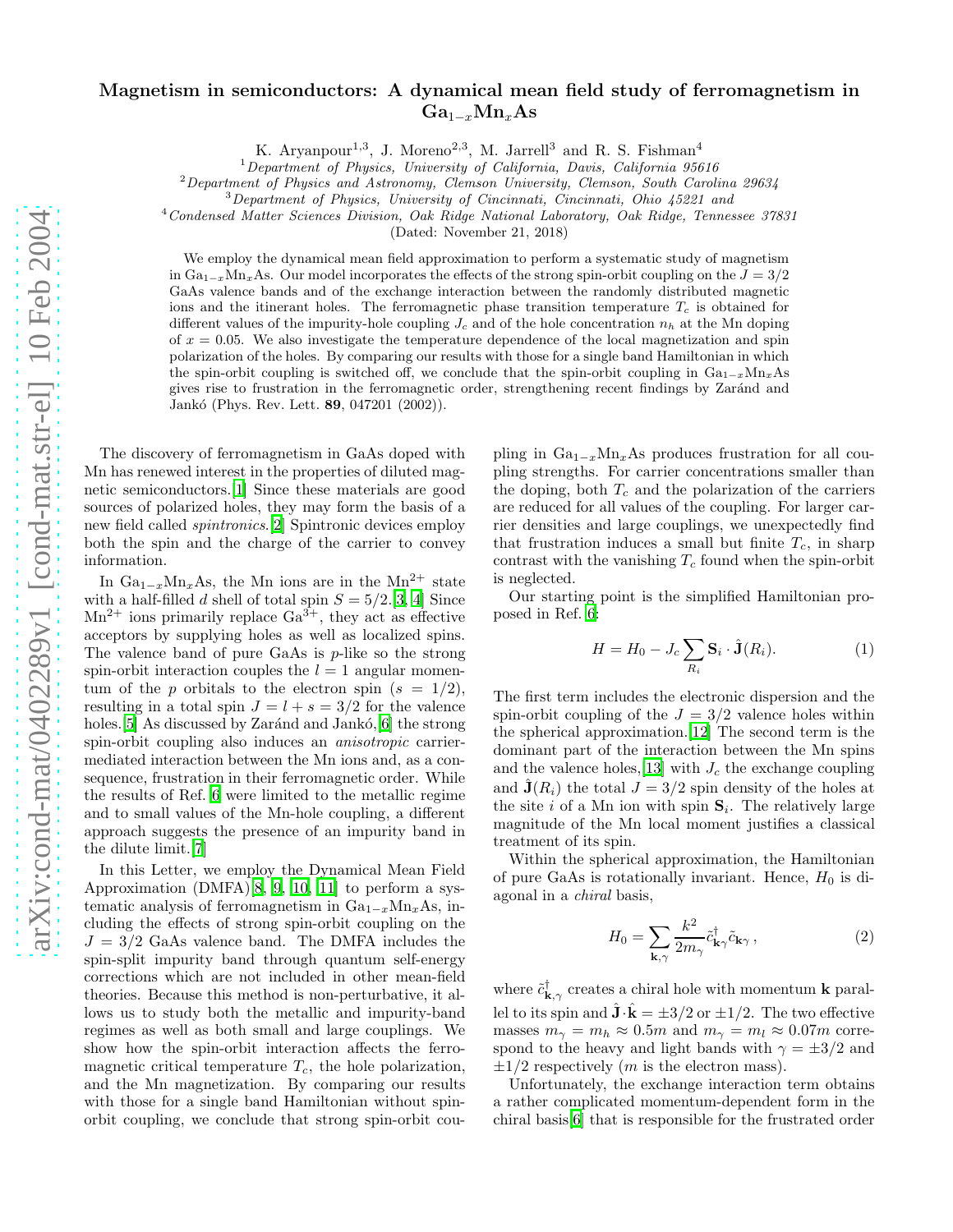of the Mn. The competition between the strong spinorbit coupling on the hole bands, which aligns the hole spin parallel to its momentum, and the exchange interaction with the local moment, which aligns the hole and local spins, precludes all of the carrier density from mediating the magnetic order.

We develop a DMFA algorithm that takes advantage of the simple diagonal form of  $H_0$  in the chiral basis and the local form of the exchange interaction in the non-chiral basis. The coarse-grained Green function matrix in the non-chiral fermion basis is

$$
\hat{G}(i\omega_n) = \frac{1}{N} \sum_{\mathbf{k}} [i\omega_n \hat{I} - \hat{\epsilon}(k) + \mu \hat{I} - \hat{\Sigma}(i\omega_n)]^{-1}, \quad (3)
$$

where  $N$  is the number of  $k$  points in the first Brillouin zone and  $\hat{\epsilon}(k) = \hat{R}^{\dagger}(\hat{\mathbf{k}}) \frac{k^2}{2}$  $\frac{\kappa}{2m_{\gamma}}\hat{R}(\hat{\mathbf{k}})$  is the dispersion in the spherical approximation. Here,  $R$  are spin 3/2 rotation matrices that relate the fermion operator,  $c_{\mathbf{k}\gamma}$  to its chiral counterpart,  $\tilde{c}_{\mathbf{k}\gamma} = R_{\gamma\nu}(\mathbf{k})c_{\mathbf{k}\nu}$ . The mean-field function  $\hat{\mathcal{G}}(i\omega_n) = [\hat{G}^{-1}(i\omega_n) + \hat{\Sigma}(i\omega_n)]^{-1}$  is required to solve the DMFA impurity problem. At a nonmagnetic site, the local Green function equals the mean-field function,  $\hat{G}_{non} = \hat{\mathcal{G}}$ . At a magnetic site,  $\hat{G}_{mg}$ must solve a local problem. By treating disorder in a fashion similar to the coherent potential approximation (CPA)[\[14](#page-4-13)] for a given local spin configuration, we obtain  $\hat{G}_{mg}(i\omega_n) = [\hat{\mathcal{G}}^{-1}(i\omega_n) + J_c \mathbf{S} \cdot \hat{\mathbf{J}}]^{-1}.$ 

Now  $\hat{G}_{ma}(i\omega_n)$  must be averaged over all possible spin orientations at the local site and over all possible impurity configurations on the lattice. The former is implemented by using the effective action [\[15](#page-4-14)]

$$
S_{eff}(\mathbf{S}) = -\sum_{n} \log \det \left[ \hat{\mathcal{G}}(i\omega_n)(\hat{\mathcal{G}}^{-1}(i\omega_n) + J_c \mathbf{S} \cdot \hat{\mathbf{J}}) \right]
$$

$$
\times e^{i\omega_n 0^+}
$$
(4)

to average over the angular distribution of the local spins:

$$
\left\langle \hat{G}_{mg}(i\omega_n) \right\rangle = \frac{1}{\mathcal{Z}} \int d\Omega_{\mathbf{S}} \hat{G}_{mg}(i\omega_n) \exp[-S_{eff}(\mathbf{S})],\tag{5}
$$

where  $\mathcal{Z} = \int d\Omega_S \exp[-S_{eff}(\mathbf{S})].$  If the Mn ions are randomly distributed with probability  $x$ , the configurationally-averaged Green function reads  $\hat{G}_{avg}(i\omega_n) = \langle \hat{G}_{mg}(i\omega_n) \rangle x + \hat{\mathcal{G}}(i\omega_n)(1-x).$ 

Finally, the magnetization of the Mn ions can be calculated as:

$$
M^{z} = \frac{1}{Z} \int d\Omega_{\mathbf{S}} S^{z} \exp[-(S_{eff}(\mathbf{S}) - \beta \mathbf{S} \cdot \delta \mathbf{H}^{z})], \quad (6)
$$

where a small magnetic field  $\delta H^z$  is applied to break the symmetry along a preferential direction, i.e., the z axis. [\[16\]](#page-4-15) By fitting the magnetization  $M^z(T)$  in the vicinity of the transition to the Curie-Weiss form, we can extract the value of  $T_c$  for each set of parameters studied.



<span id="page-2-0"></span>FIG. 1: Phase transition temperature  $T_c$  versus carrier concentration  $n_h$  for Mn doping  $x = 0.05$ , various  $J_c$  values and effective mass ratios,  $\alpha$ .

We focus on the doping of  $x = 0.05$  associated with the highest  $T_c$  reported.[\[17,](#page-4-16) [18](#page-4-17), [19](#page-4-18), [20,](#page-4-19) [21\]](#page-5-0) In order to clearly elucidate the role played by the spin-orbit coupling, we introduce two parameters. One is the hole mass of an equivalent system composed of two degenerate bands with the same average kinetic energy as our system:  $2m_{eq}^{\frac{3}{2}} = m_h^{\frac{3}{2}} + m_l^{\frac{3}{2}}$ . The other is the ratio of light and heavy hole effective masses,  $\alpha = \frac{m_l}{n}$  $\frac{m_h}{m_h}$ . The chirality can be switched off by setting  $\alpha = 1$  while keeping  $m_{eq}$  constant.

Fig. [1](#page-2-0) presents our results for the phase transition temperature  $T_c$  as a function of the hole concentration  $n_h$  for a fixed Mn concentration,  $x = 0.05$ , and for various values of  $J_c$  and  $\alpha$ . There are two regimes corresponding to small and large values of the interaction strength,  $J_c$ . For large  $J_c$ , the holes form bound states with the Mn impurities, an impurity band develops inside the GaAs gap, and the properties of the host are greatly affected. The value of  $J_c$  at which the impurity band appears depends upon the value of  $\alpha$ .

First consider the non-chiral case with  $\alpha = 1.0$  so that the spin-orbit coupling is turned off. For  $J_c = 1.0 \text{ eV}$ the system is far from the impurity-band regime and  $T_c$ has a relatively slow variation with respect to  $n_h$ . For  $J_c = 2.0$  eV the system is beyond the threshold for the formation of an impurity band, which then dominates the physics. The maximum  $T_c$  occurs when the impurity band is nearly half filled  $(n_h \approx x/2)$ .[\[22\]](#page-5-1) For  $J_c = 4.0$ eV the impurity band is well established and the maximum  $T_c$  is large. Because ferromagnetic order restricts the hopping of holes when the impurity band is full,  $T_c$ vanishes for  $J_c > 1.0$  eV and  $n_h > x$ . An antiferromagnetic ground state is energetically more favorable in the regime  $n_h > x$  [\[22](#page-5-1)] because the carriers can then easily hop from one impurity site to another. Magnetization curves for  $J = 2.0$  and 4.0 eV and for  $n_h > x$  provide evidence for antiferromagnetism. They fit a Curie-Weiss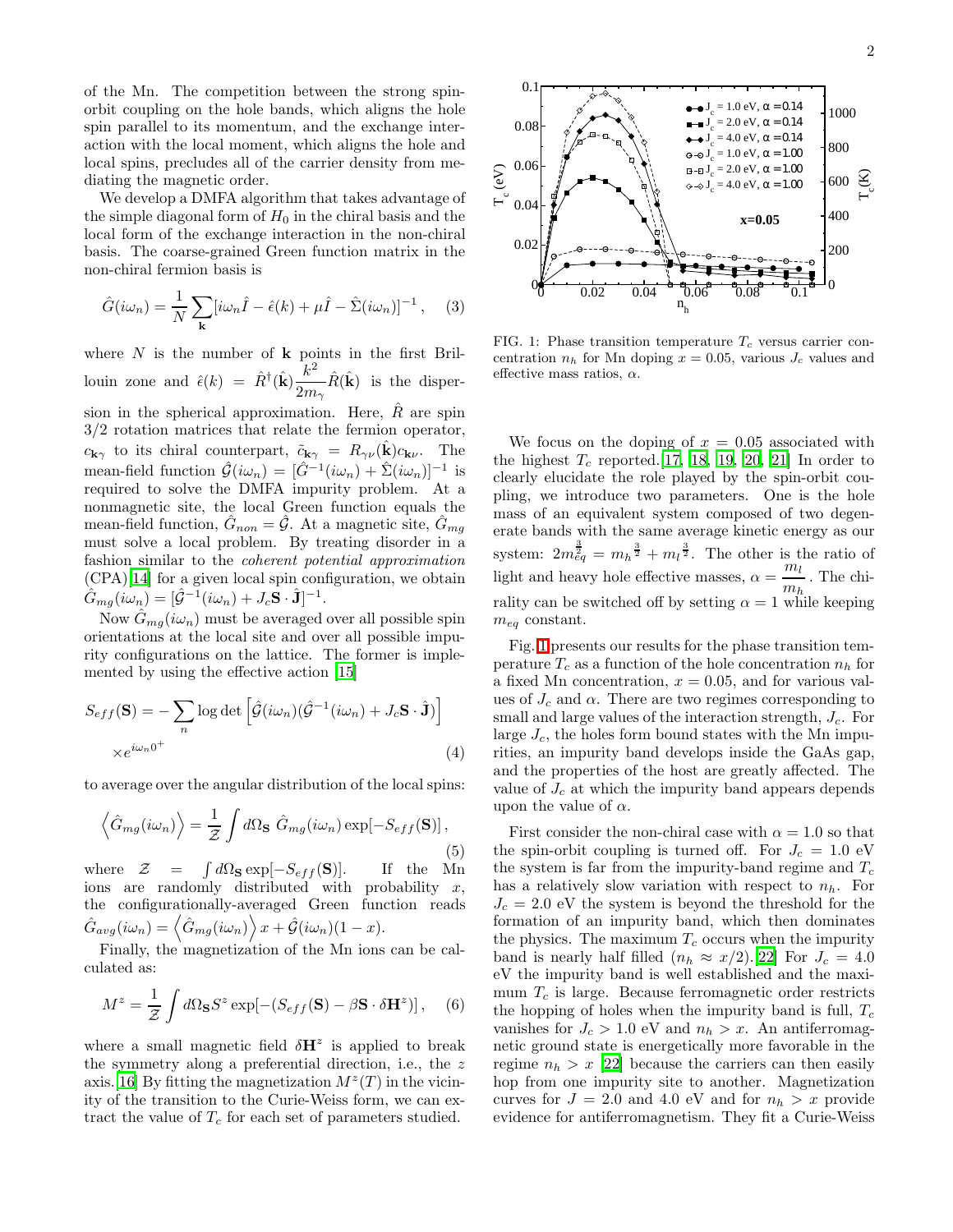3



<span id="page-3-0"></span>FIG. 2: Chemical potential,  $\mu$ , versus  $n_h$  for Mn doping  $x =$ 0.05 and  $T = 0.05$  eV using the same values of  $J_c$  and  $\alpha$  as in Fig. 1.

functional form,  $M^z = \frac{M_0^z}{1+T}$  $\frac{1}{1+T/\Theta}$  with a positive  $\Theta$  ranging from 40 to 117K, indicating antiferromagnetic order for  $\alpha = 1.0$  and  $n_h > x$ .

We now consider the chiral case with  $\alpha = 0.14$  so that the spin-orbit coupling in GaAs is turned on. The effects of frustration on the ferromagnetic critical temperature are readily seen in Fig. [1.](#page-2-0) For  $J_c = 1.0 \text{ eV}, T_c \text{ consist}$ tently lies below its non-chiral counterpart. At  $J_c = 2.0$ and 4.0 eV, the difference between the chiral and nonchiral results is even larger. For  $n_h < x$ , the non-chiral  $T_c$  is always higher than the chiral  $T_c$ . However, for  $n_h > x$ , the chiral results continue to yield a finite although greatly diminished  $T_c$  in the same regime where  $T_c$  vanished when  $\alpha = 1.0$ . Surprisingly, the ferromagnetic  $T_c$  survives at large dopings due to the intrinsic frustration in the system. Strong spin-orbit scattering allows the impurity-band carriers to hop between impurity sites that are ferromagnetically aligned even when the impurity band is full, thereby stabilizing the magnetic order.

The formation of an impurity band is responsible for many of the outstanding properties of this system.[\[22](#page-5-1)] Impurity-band formation appears as a discontinuity of the hole chemical potential  $\mu$  at  $n_h = x$ . Fig. [2](#page-3-0) depicts  $\mu$ versus  $n_h$  for  $T = 0.05$  eV (580K) and for the same values of  $J_c$  and  $\alpha$  used in Fig. [1.](#page-2-0) The presence of an impurity band depends on both  $J_c$  and  $\alpha$ . When  $J_c = 1.0$ , no impurity band is present so the chiral and non-chiral  $\mu$ are almost identical and neither shows a discontinuity. When  $J_c = 2.0$  eV and  $\alpha = 1.0$ , the impurity band has already split from the valence band. At the same value of  $J_c = 2.0$  eV but when  $\alpha = 0.14$ , the change in slope of  $\mu$ at  $n_h = x$  indicates that the impurity band is present but that it overlaps with the main band. When  $J_c = 4.0 \text{ eV}$ and  $\alpha = 0.14$ , the hole chemical potential is discontinuous at  $n_h = x$ , signaling the splitting of the impurity band from the valence band. For these larger values of  $J_c$ , the non-chiral  $\mu$  always lies below the chiral value, indicating



<span id="page-3-1"></span>FIG. 3: Magnetization versus temperature for different chirality modes and different values of  $J_c$  at  $n_h = x/2 = 0.025$ and  $\delta H^z = 0.004$  eV. The curves are the static mean field fits with  $T_c$  values equal to those given by our results, solid curves fit the results for  $\alpha = 0.14$ ; dashed curves the ones for  $\alpha = 1$ .

that the non-chiral impurity band lies at lower energies than the chiral one. Since the interaction between the impurity moments is mediated by the host of holes, the less pronounced impurity band for  $\alpha = 0.14$  is another signature of the frustration produced by chirality.

Optical conductivity measurements[\[23\]](#page-5-2) show that the impurity band is split from the valence band at the doping of  $x = 0.05$ . This fact and our results for  $T_c$  suggests a value of  $J_c$  between the value of 1.2 eV obtained from photoemission techniques[\[4](#page-4-3)] and the value of  $4.5 \sim 6$  eV inferred from infrared spectroscopy.[\[3\]](#page-4-2)

The magnetization also reveals the effects of frustration. In Fig. [3,](#page-3-1) the temperature dependence of the magnetization is plotted with  $n_h = x/2 = 0.025$ . Our results are compared with Curie-Weiss fits for the same  $T_c$  values. When  $J_c = 1.0 \text{ eV}$ , the mean-field curves perfectly fit the data not only at large temperatures but also below  $T_c$ . But for larger  $J_c$  values and low temperatures, discrepancies appear between the static mean-field curves and the DMFA results. For  $\alpha = 1.0$ , the magnetization in our model lies above the mean-field Heisenberg magnetization when  $T < T_c$  since the scattering between the itinerant carriers and the localized spins becomes coherent at low temperatures, thereby enhancing the magnetic order of the local ions. This effect has also been seen in the double exchange model.[\[24\]](#page-5-3) However, for  $\alpha = 0.14$ , frustration reduces the low-temperature coherence between the carriers and local ions. So when  $T < T_c$ , the magnetization curves lie below the mean-field Heisenberg predictions.

Lastly, we study the carrier spin polarization,  $P$ , which is constructed from appropriate sums of the Green function. Control of  $P$  is important for *spintronics* applications, since the spin polarization of the holes is required to transport information. Fig. [4](#page-4-20) illustrates the temperature dependence of the hole polarization when  $n_h = x/2 = 0.025$  for several values of  $J_c$  and  $\alpha$ . For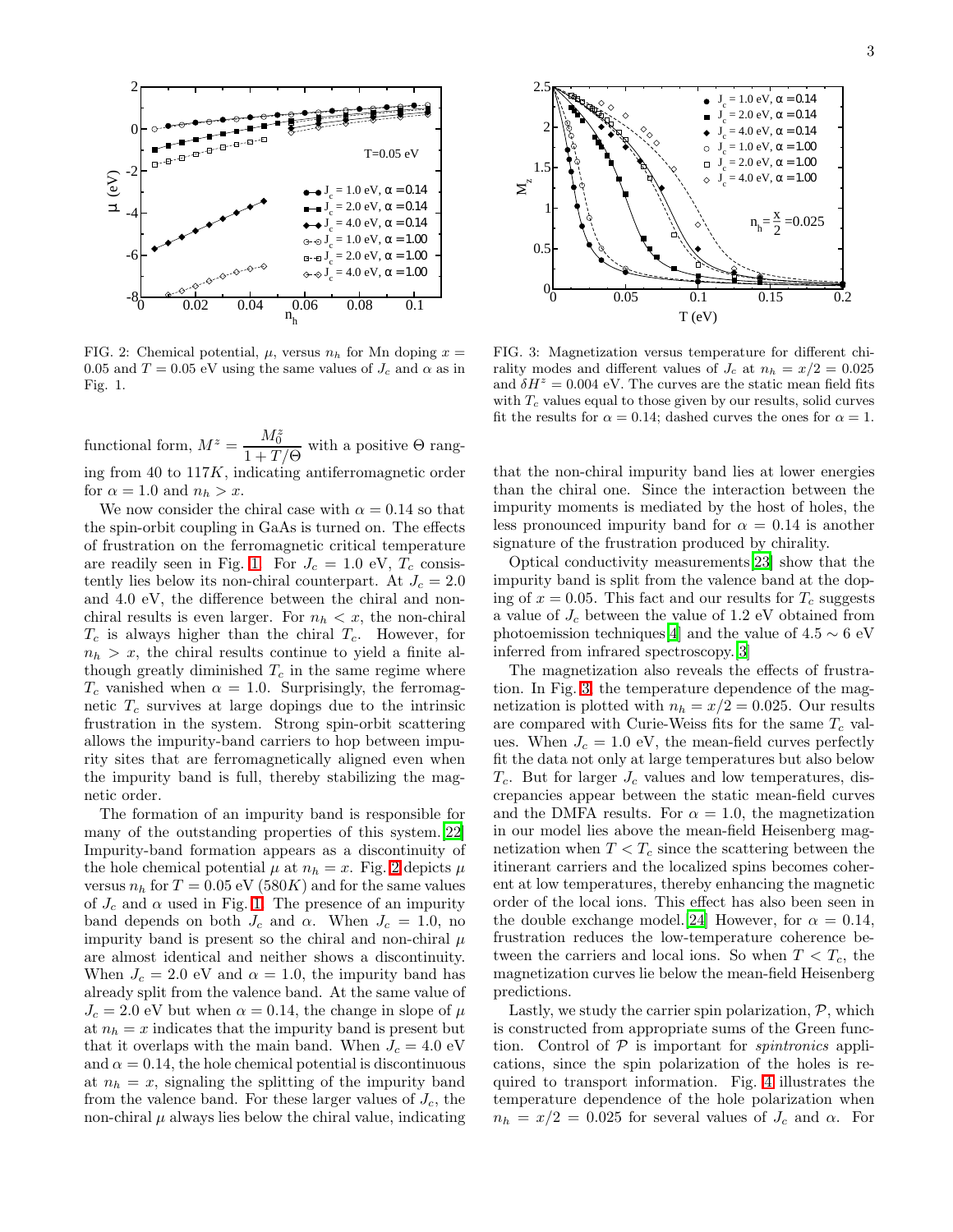

<span id="page-4-20"></span>FIG. 4: The hole polarization P versus temperature at  $n_h$  =  $x/2 = 0.025$  and  $\delta H^z = 0.004$  eV.

all  $J_c$  values, chirality suppresses the polarization. For  $\alpha = 1.0$ , large  $J_c$ , and low temperatures,  $\mathcal{P}$  approaches 3/2 since all holes occupy the lowest energy level with  $j_z = +3/2$ . But due to frustration even for large  $J_c$ and low temperatures,  $\mathcal P$  for  $\alpha = 0.14$  is significantly smaller. This agrees with previous calculations of the zero-temperature polarization, where the destructive effects of the spin-orbit interaction were also found.[\[25](#page-5-4)]

In summary, we have studied the diluted magnetic semiconductor  $Ga_{1-x}Mn_xAs$  using a non-perturbative multi-orbital DMFA algorithm incorporating the effects of the strong spin-orbit coupling. We have calculated the ferromagnetic critical temperature, hole chemical potential, local ion magnetization, and hole polarization for a

- <span id="page-4-0"></span>[1] R. N. Bhatt, M. Berciu, M. Kennett and X. Wan, J. of Supercond. 15 71 (2002); S. Sanvito, G. Theurich and N.A. Hill, J. of Supercond. 15 85 (2002); B. Lee, T. Jungwirth, and A. H. MacDonald, Sem. Sci. Tech. 17, 393 (2002); T. Dietl, Sem. Sci. Tech. 17, 377 (2002) and Advances in Solid State Physics, ed. B. Kramer (Springer, Berlin, 2003) (available at [http://xxx.lanl.gov/abs/cond-mat/0306479\)](http://xxx.lanl.gov/abs/cond-mat/0306479).
- <span id="page-4-1"></span>[2] S. A. Wolf, D. D. Awschalom, R. A. Buhrman, J. M. Daughton, S. von Molnár, M. L. Roukes, A. Y. Chtchelkanova, D. M. Treger, Science 294, 1488 (2001).
- <span id="page-4-2"></span>[3] M. Linnarsson, E. Janzén, B. Monemar, M. Kleverman, A. Thilderkvist, Phys. Rev. B 55, 6938 (1997).
- <span id="page-4-3"></span>[4] J. Okabayashi, A. Kimura, O. Rader, T. Mizokawa, and A. Fujimori, T. Hayashi and M. Tanaka, Phys. Rev. B 58, R4211 (1998).
- <span id="page-4-4"></span>[5] J. S. Blakemore, J. Appl. Phys. 53, R123 (1982).
- <span id="page-4-5"></span>[6] G. Zaránd and B. Jankó, Phys. Rev. Lett. 89, 047201 (2002).
- <span id="page-4-6"></span>[7] G. A. Fiete, G. Zaránd and K. Damle, Phys. Rev. Lett. 91, 097202 (2003).
- <span id="page-4-7"></span>[8] W. Metzner and D. Vollhardt, Phys. Rev. Lett. 62, 324 (1989).
- <span id="page-4-8"></span>[9] E. Müller-Hartmann, Z. Phys. **B 74**, 507-512 (1989).

broad range of model parameters. We find that the spinorbit coupling leads to frustration and reduced magnetization when the hole concentration  $n_h$  is smaller than the impurity concentration  $x$ , in agreement with previous perturbative calculations.[\[6](#page-4-5)] In addition, we find that this behavior persists for large values of  $J_c$ , and that frustration greatly reduces the transition temperature  $T_c$  and the polarization of the carriers for all  $J_c$ . Finally, when  $J_c$  is large, we find the surprising result that frustration induces a region of finite  $T_c$  for  $n_h > x$ .

This approach has promising future ramifications. It can be extended to study other magnetic semiconductors and realistic devices such as semiconducting heterostructures and quantum dot systems, which can be tailored to take full advantage of the intrinsic anisotropy of the ferromagnetic order. More sophisticated approaches, such as the dynamical cluster approximation (DCA),[\[26\]](#page-5-5) may be used to go beyond the single-site approximation and explore the cooperative and glassy effects of frustration, such as the reduction in the local magnetization at low temperatures.

We acknowledge useful conversations with N. Furukawa and B. Jankó. The hospitality of the Condensed Matter Sciences Division at Oak Ridge National Laboratory is gratefully acknowledged. This research was supported by NSF grants DMR-0073308 and DMR-0312680 and by the Department of Energy grants no. DE-FG02-01ER45897 and DE-FG03-03NA00071 (SSAAP program) and also under contract DE-AC05- 00OR22725 with Oak Ridge National Laboratory, managed by UT-Battelle, LLC.

- <span id="page-4-9"></span>[10] T. Pruschke, M. Jarrell and J.K. Freericks, Adv. in Phys. 42, 187 (1995).
- <span id="page-4-10"></span>[11] A. Georges, G. Kotliar, W. Krauth and M. Rozenberg, Rev. Mod. Phys. 68, 13 (1996).
- <span id="page-4-11"></span>[12] A. Baldereschi and N. O. Lipari, Phys. Rev. B. 8, 2697 (1973).
- <span id="page-4-12"></span>[13] P. Kacman, Semicond. Sci. and Technol. **16**, R25 (2001).
- <span id="page-4-13"></span>[14] D. W. Taylor, Phys. Rev. 156, 1017 (1967); P. Soven, ibid. 156, 809 (1967); P. L. Leath and B. Goodman, ibid. 148, 968 (1966).
- <span id="page-4-14"></span>[15] N. Furukawa, J. Phys. Soc. Japan 63, 3214 (1994) and Proc. Conference on Physics of Manganites (1998) (available at [http://xxx.lanl.gov/abs/cond-mat/9812066\)](http://xxx.lanl.gov/abs/cond-mat/9812066).
- <span id="page-4-15"></span>[16] We have used two values of the magnetic field  $\delta H^z =$ 0.004 and 0.0002 eV.
- <span id="page-4-16"></span>[17] H. Munekata, H. Ohno, S. von Molnár, A. Segmüller, L. L. Chang and L. Esaki, Phys. Rev. Lett. 63, 1849 (1989).
- <span id="page-4-17"></span>[18] H. Ohno, H. Munekata, T. Penney, S. von Molnár and L. L. Chang, Phys. Rev. Lett. 68, 2664 (1992).
- <span id="page-4-18"></span>[19] H. Ohno, A. Shen, F. Matsukura, A. Oiwa, A. Endo, S. Katsumoto and Y. Iye, Appl. Phys. Lett. 69, 363 (1996).
- <span id="page-4-19"></span>[20] A. Van Esch, L. Van Bockstal, J. De Boeck, G. Verbanck, A. S. van Steenbergen, P. J. Wellmann, B. Grietens, R. Bogaerts, F. Herlach and G. Borghs, Phys. Rev. B. 56,